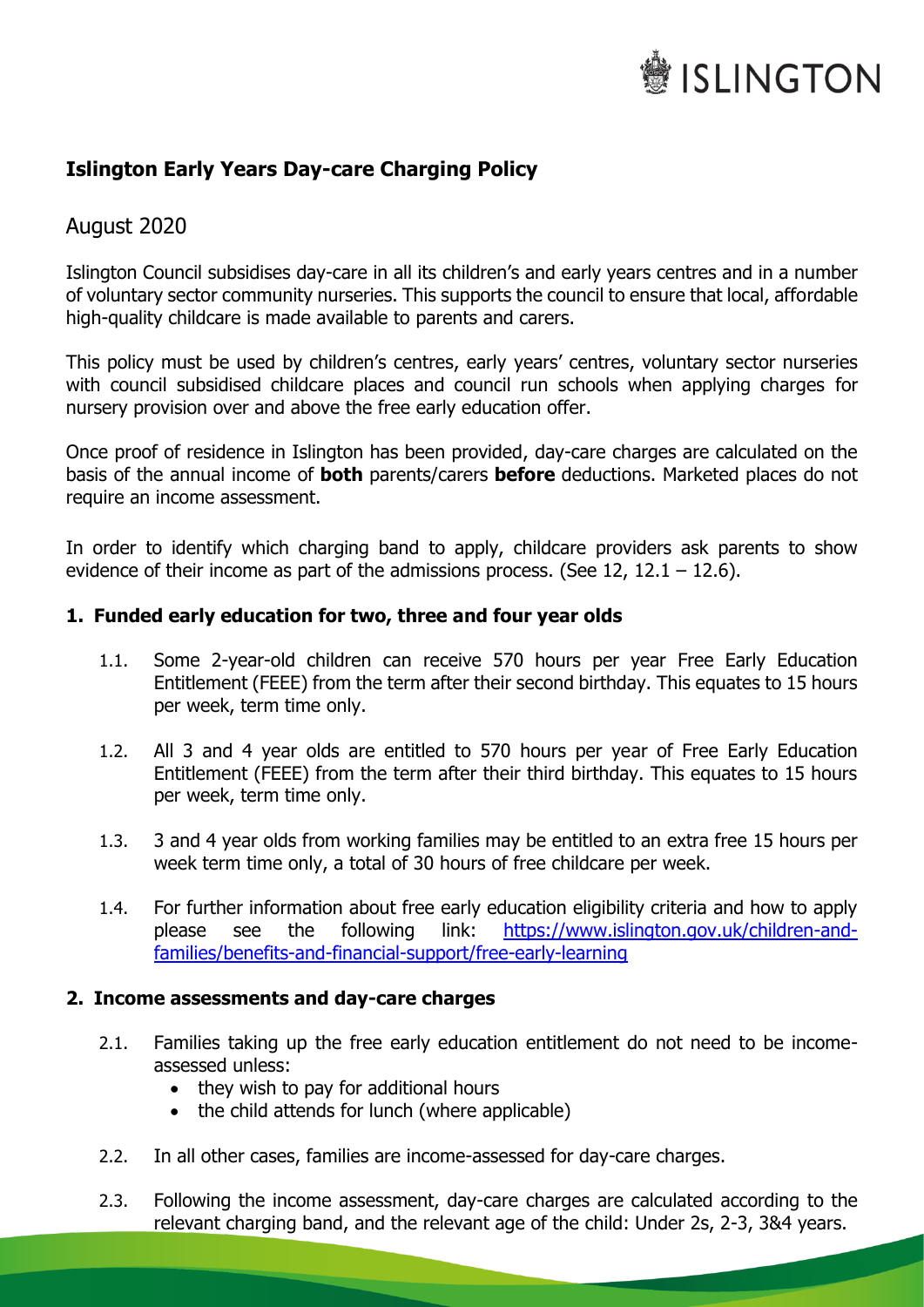- 2.4. There are no charges in the following circumstances:
	- the Priority Early Learning panel agrees to waive the day-care charge due to exceptional family circumstances and in the best interests of the child.
	- both parents (if applicable) of children placed by the Priority Early Learning panel are in receipt of the Income Support element of Universal Credit.
- 2.5. Parents that are studying must provide the following in order to be prioritised for a place under the admissions criteria:
	- proof of acceptance onto a course leading to a qualification
	- evidence that the course provider will pay for the day-care
- 2.6. The charges assessment and parent contract forms must be completed and signed by parents/carers **before** the child starts.
- 2.7. Parents/carers are given a one week settling in period free of charge.
- 2.8. If the charging policy is amended or if day-care charges have been calculated incorrectly, notice of 4 weeks will be given to affected parents and new charges applied at the end of that notice period.
- 2.9. All reception age children who have a contract to attend extended day provision will be charged in accordance with the children's centre's Charging policy and schedules. This applies whether the reception class is part of the children's centre organisation or separately managed by the school
- 2.10. If the income that we take into account, which your household receives reduces/increases (e.g. if you are on leave) and you move into a different charging band, your charges will decrease/increase accordingly.
- 2.11. If your employment ends your child will only be able to attend 15 hours per week (if entitled to free early education entitlement). If you do not qualify for the free early education entitlement, at the discretion of the Head/Executive Head and in agreement with Early Years Finance or the relevant senior officer, an alternative delivery pattern may be agreed.
- 2.12. If you request a change from a full-day place to a core place (9.30am-3.30pm, 6 hours per day), or vice-versa, due to a change in circumstances, we cannot guarantee you can change back again.
- 2.13. Charges will decrease the term after the child's  $2<sup>nd</sup>$  and  $3<sup>rd</sup>$  birthdays, in line with the government funding

# **3. Charging weeks**

3.1 In every full school (academic) year, term-time only (TTO) charges are payable for 39 weeks (i.e.195 days – 190 plus 5 INSET days). All year round charges are 39 weeks at term- time charge and 10 (or 11) weeks at holiday charge, totalling 49 (or 50) weeks. Over a number of years, an extra holiday charge week is incurred owing to the extra day/s accumulated through leap years and the fact that even non-leap years have 52 weeks plus 1 day. Costs (staffing etc.) are incurred for the additional charging week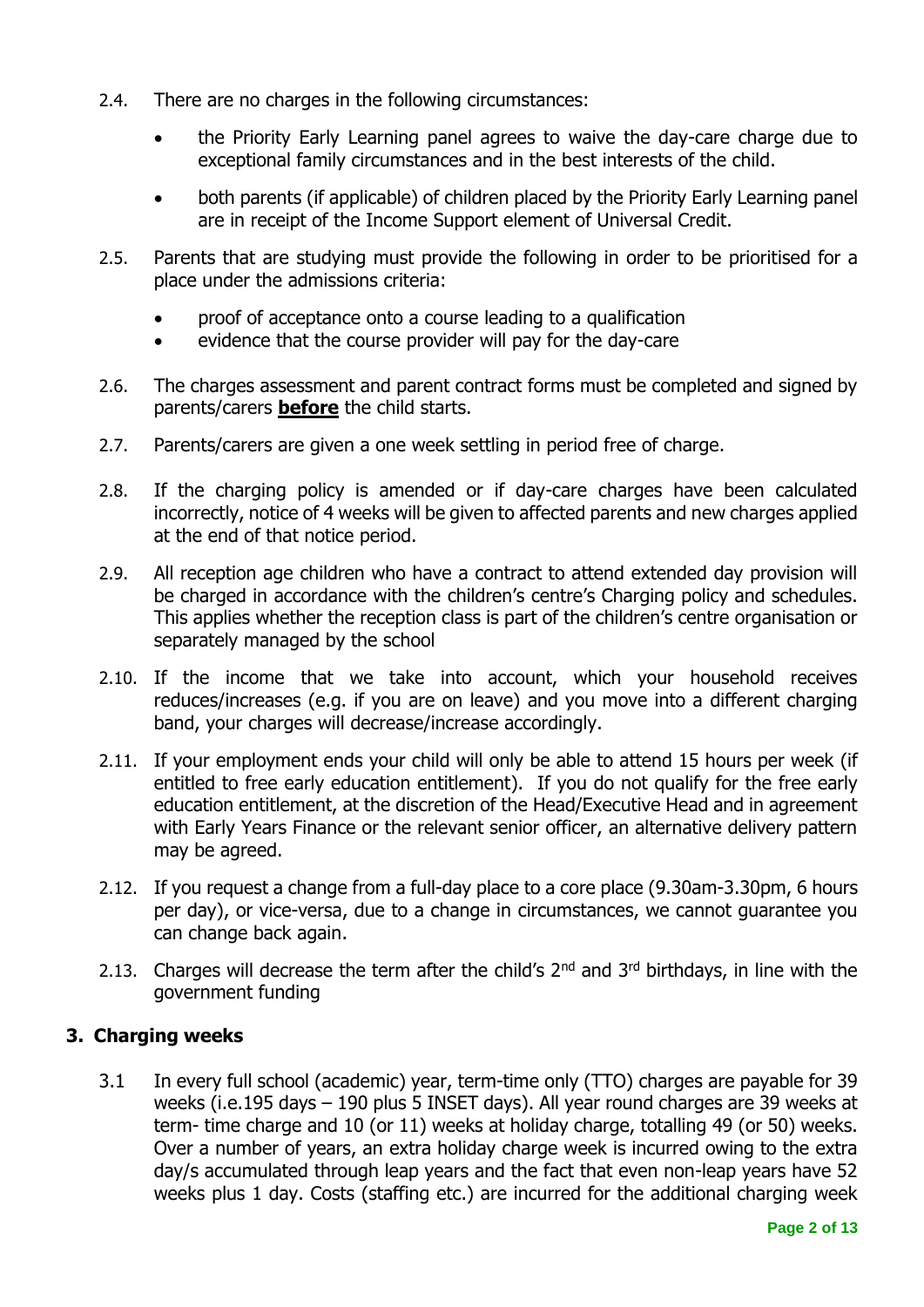within that financial year - therefore the extra charge to parents/carers needs also to be made within the same financial year.

3.2 Charges are set for full weeks (TTO 39 weeks, AYR 10/11 weeks) even though terms sometimes begin and/or end half way through a week. By the end of the academic year, part weeks charged as full weeks will balance out with part weeks not charged for.

# **4. Arrears Policy**

- 4.1. Day-care charges are crucial to each setting's budget. The Council operates a 'no arrears' policy to prevent parents/carers building up arrears which they may have difficulty meeting.
- 4.2. The arrears policy must be followed by all Local Authority managed early years' centres, children's centres, nursery schools and children's centre's in schools. Other organisations are strongly advised to use the policy as a model.
- 4.3. In all cases of arrears, the Head/ Executive Head must be kept informed and consulted from week two in the following procedures.
- 4.4. The centre/school admin officer will:
	- Week 1: provide statement to the parent with reminder to pay
	- Week 2: issue the first arrears letter if the parent has not responded to the statement
	- Week 3: issue the second letter as soon as the deadline for the first letter expires
	- The Head/Executive Head will negotiate an appropriate period for payment of the arrears, which is confirmed in writing and signed by both parties
- 4.5. If the payment plan is not adhered to, the Council will take legal action to pursue any outstanding arrears, following the withdrawal of the place. This needs to be passed on to Early Years Finance or to the appropriate section/person with the required documentation for further follow up and legal action.
- 4.6. Writing off arrears should only be considered where all other administrative and legal options to collect the debt have been exhausted. Settings should be aware that any amounts written off are repayable to the council as part of the clawback policy.

# **5. Non-Islington Residents**

- 5.1 Non-Islington residents can only access out of borough/marketed places in Islington children's and early years' centres, unless the Keyworker Policy applies.
- 5.2 These places are allocated first to those who live in Islington, second to those who work in Islington, and third to other applicants.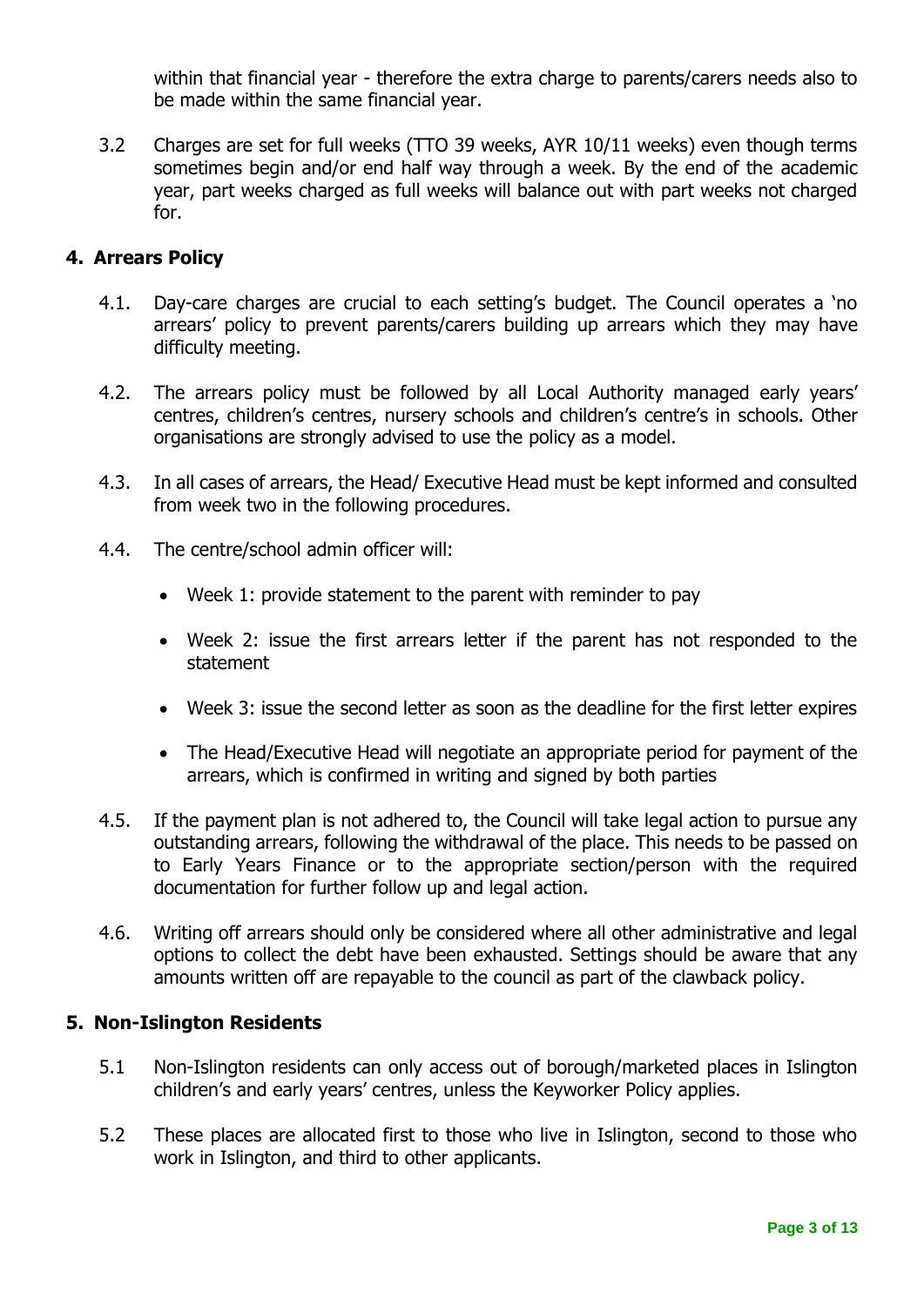5.3 If an Islington resident in a community place moves out of borough they will become eligible for an out of borough/marketed place only and charges will be adjusted accordingly.

# **6. Discounts**

- 6.1. A 25% discount is applied where a child has an identified disability as set out in the disabled children policy (fuller details are shown on pages 11 and 12).
- 6.2. The following discounts apply to Islington residents who pay day-care charges for a place for a child under five attending the same or another setting, subsidised by Islington Council. Please note, most primary school nursery classes using this charging policy do not receive further subsidy from Islington Council and therefore these discounts are not applicable.

| Reduction for second and subsequent children |             |                                                                |  |  |
|----------------------------------------------|-------------|----------------------------------------------------------------|--|--|
| No. of<br>children                           | % reduction |                                                                |  |  |
|                                              | $0\%$       | $(1st child 0\%)$                                              |  |  |
|                                              | 25%         | $(1st child 0\%, second child 25\%)$                           |  |  |
|                                              | 35%         | (1st child 0%, second child 25%, 3rd child 35%)                |  |  |
|                                              | 45%         | (1st child 0%, second child 25%, 3rd child 35%, 4th child 45%) |  |  |

| Reductions for second and subsequent children of multiple births |             |                                                                |  |  |
|------------------------------------------------------------------|-------------|----------------------------------------------------------------|--|--|
| No.<br><b>of</b><br>children                                     | % reduction |                                                                |  |  |
| <b>Twins</b>                                                     | 30%         | (1st child 0%, second child 30%)                               |  |  |
| <b>Triplets</b>                                                  | 40%         | (1st child 0%, second child 30%, 3rd child 40%)                |  |  |
| Quads                                                            | 50%         | (1st child 0%, second child 30%, 3rd child 40%, 4th child 50%) |  |  |

# **7. Hours attended and amounts charged**

- 7.1. The day-care charging schedules show the weekly charges for 8am to 6pm provision and hourly rates for each band in each age group.
- 7.2. Different charging rates apply for Term Time Only (TTO) and All Year Round (AYR) provision.

# **8. Places in children's centres are offered in line with the agreed delivery models below:**

- Term Time Only (TTO) 9.30am to 3.30pm (Core day 6 hours per day)
- All Year Round (AYR) 8am to 6pm (Extended Day 10 hours per day)

The pattern of days within TTO or AYR can be taken as follows:

• 5 consecutive days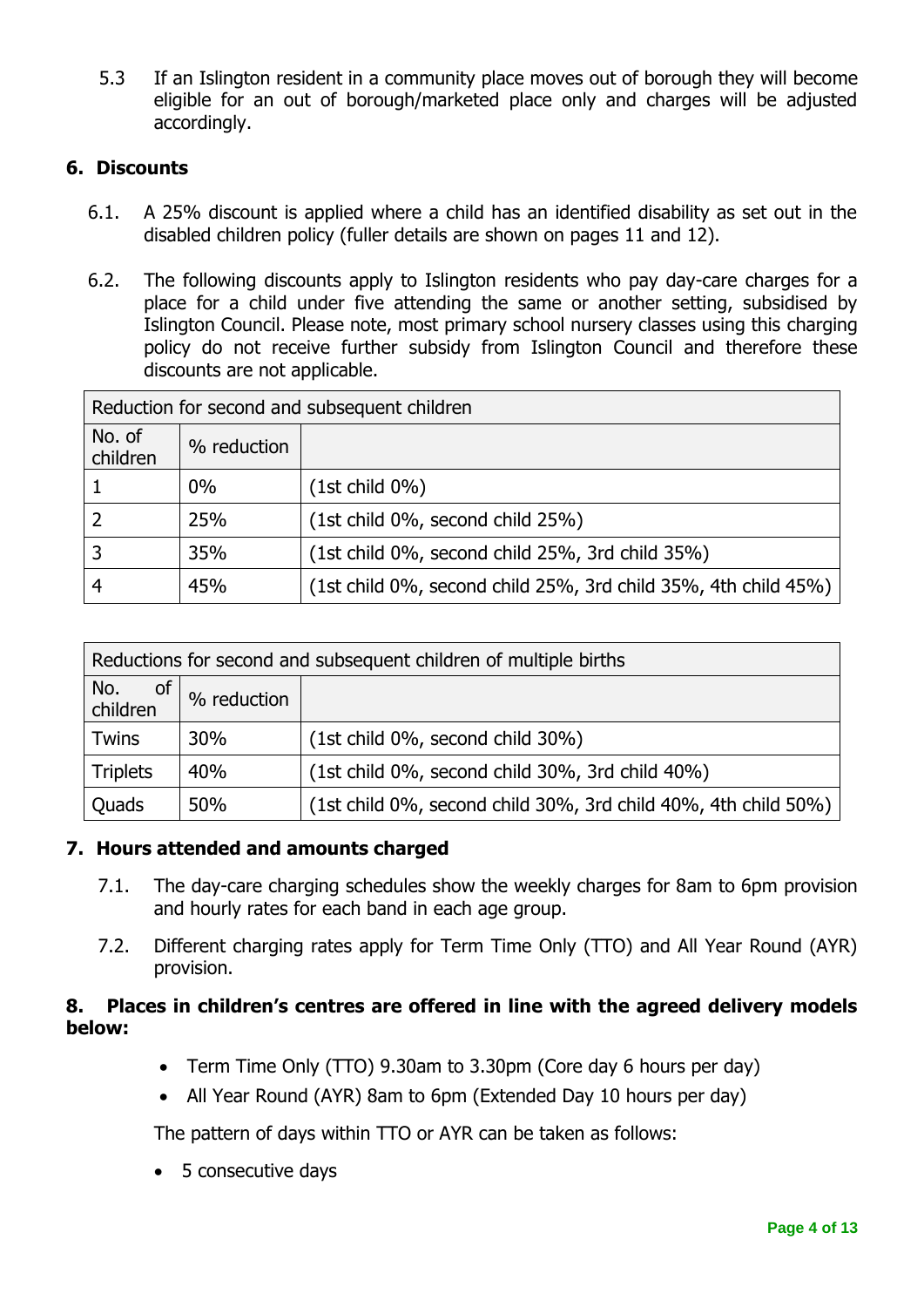- 2 consecutive days at the beginning or end of the week: Monday and Tuesday or Thursday and Friday
- 3 consecutive days at the beginning or end of the week: Monday, Tuesday and Wednesday or Wednesday, Thursday and Friday
- 2.5 consecutive days with Wednesday as half day
- 5 mornings or afternoons
- 8.1 The aim is to ensure centres are sustainable and maximise the use of council resources through meeting occupancy and income targets whilst still offering flexibility to meet parent/carers' needs.
- 8.2 In exceptional circumstances, at the discretion of the Head/Executive Head and in agreement with Early Years Finance or the relevant senior officer, an alternative delivery pattern may be agreed. This must be offered for one term only and reviewed on a termly basis.

### **9. Other Charges**

- 9.1 The cost of lunch for children under 3 is incorporated in the day-care charges (where applicable).
- 9.2 From 1 April 2020, 3 and 4 year olds in Children's Centre's and Early Years Centre's accessing free early education are not charged for lunch during term time.

There is a separate charge for lunch (when attended) during the holidays (10/11 weeks) for children accessing free early education. This applies from the start of the term after the 3rd birthday.

- 9.3 No lunch charge is applied to children placed by the Priority Early Learning panel whose charges have been waived or for children whose parents are in receipt of the Income Support element of Universal Credit. Parents must provide evidence of this. This is applied to children who are two and a term that receive their free early education entitlement only across 2.5 consecutive days per week or whose hours cross over the lunch period and they stay for lunch.
- 9.4 Parents/carers may be asked for a contribution towards the cost of trips.

#### **10. Charging institutions and outside boroughs**

- 10.1 Borough and corporate sponsors paying for childcare are charged at the maximum band or full cost.
- 10.2 Where a corporate sponsor has a capped childcare contribution all other parental income along with the sponsor's contribution must be assessed to determine the charging band applicable.
- 10.3 Please refer to section 2.5 before offering a place to students.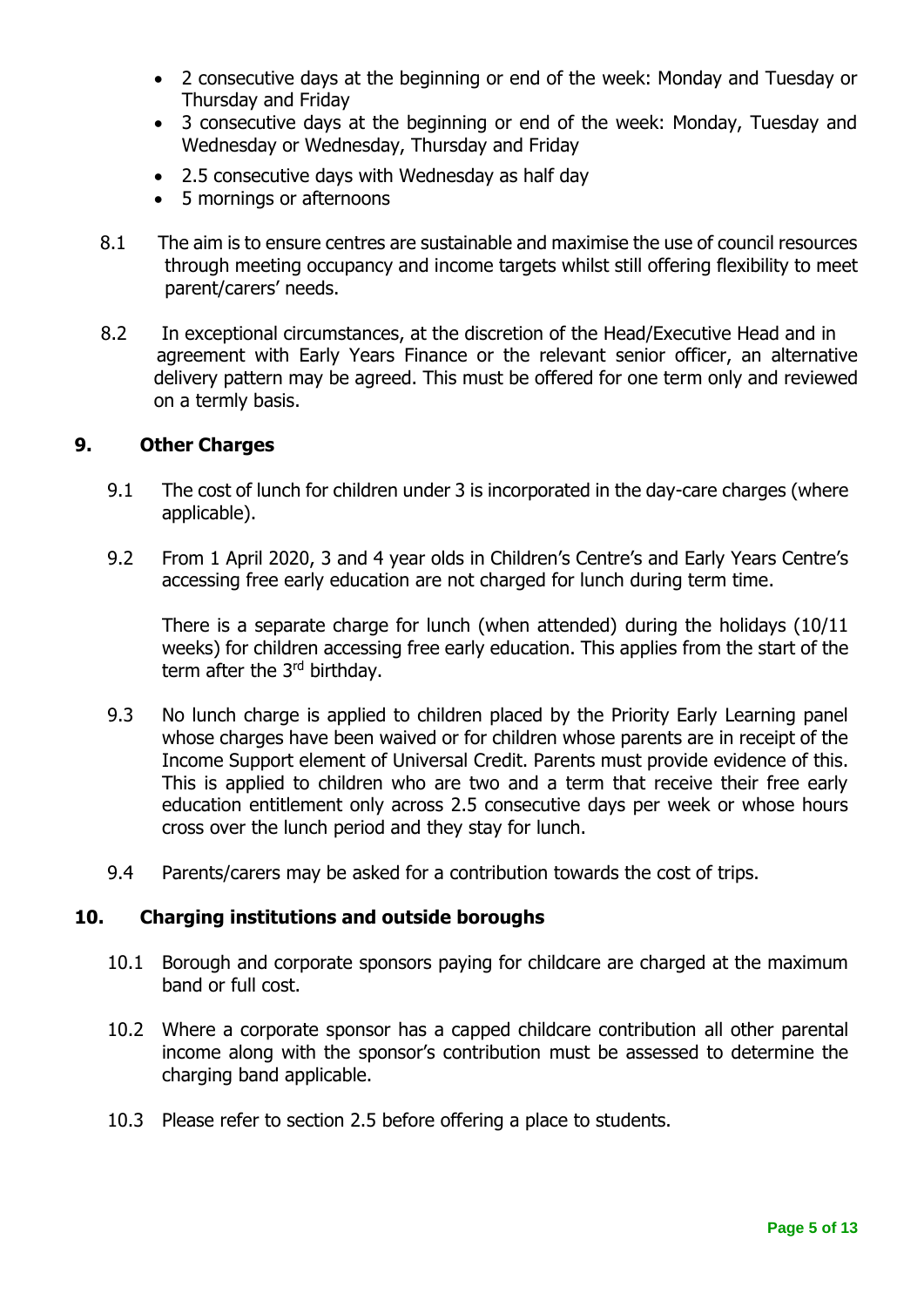# **11. INSET Days and Bank Holidays**

11.1 There are 5 days per academic year known as INSET days when settings are closed for staff training. Charges are payable for these 5 days and for Bank Holidays. These charges are incorporated within the day-care charges.

# **12. Charging Schedules**

- 12.1 Charges are based on the entire means available to both parents before any deductions – such as Tax, National Insurance, Pension or childcare voucher schemes, Travel Ticket, Laptop or Student Loan repayments, Gym Memberships etc.
- 12.2 The charging schedules display 50 hours (8am-6pm) 5 days per week for children under 2yrs and children aged 2–3yrs with no FEEE. (49/50 weeks per year September to August; see section 3 for charging weeks' explanation).
- 12.3 For children aged 2-3yrs who have a FEEE of 15 hours the charges displayed are for 50 hours (8am-6pm) 5 days per week and take into account the 15 hour entitlement during term time (39 weeks September - August).
- 12.4 For children aged 3-4yrs who have a FEEE of 15 hours, the charges displayed are for 50 hours (8am-6pm) 5 days per week and take into account the 15 hour entitlement during term time (39 weeks September - August).
- 12.5 For children aged 3-4yrs and have a FEEE of 30 hrs, the charges displayed are for 50hrs (8am-6pm) 5 days per week and take into account the 30 hour entitlement during term time (39 weeks September - August).
- 12.6 During the holidays (10/11 weeks September August) all children who are allocated an all year round place are charged for 50 hours (8am-6pm).

# **13. Charging Principals**

- 13.1 London Borough of Islington applies its charges in line with the Government Statutory Guidance for FEEE (Free Early Education Entitlements).
- 13.2 The relevant dates (in relation to the age criterion) are as follows:
	- Children born in the period 1 January to 31 March: the start of term beginning on or following 1 April after the child's second birthday;
	- Children born in the period 1 April to 31 August: the start of term beginning on or following 1 September after the child's second birthday;
	- Children born in the period 1 September to 31 December: the start of term beginning on or following 1 January after the child's second birthday.
- 13.3 The above also applies to children at the start of the term after their third birthday.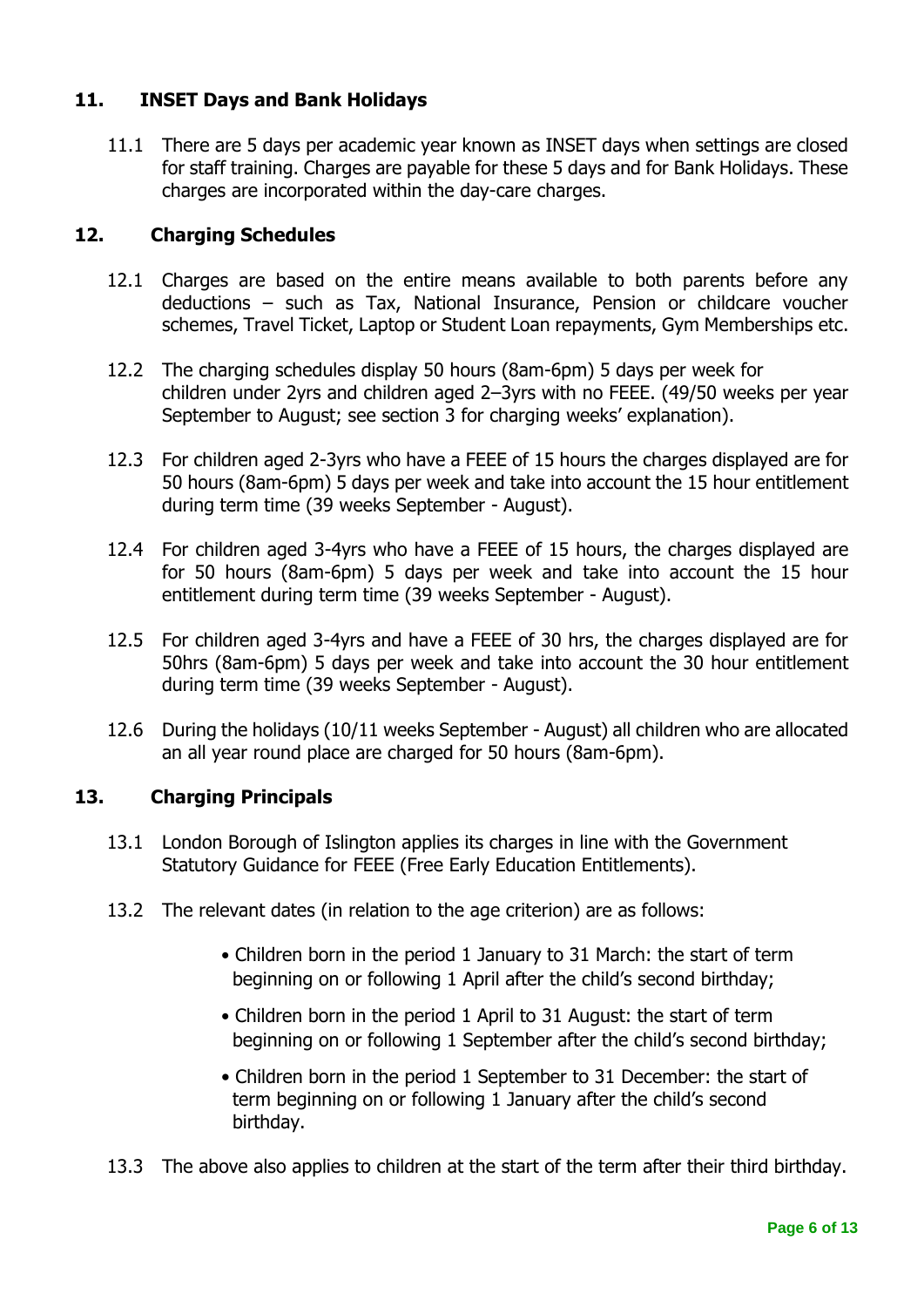# **●ISLINGTON**

# **Day-care charges Monday 31 August 2020**

**For all children under five in Islington funded nurseries.**

**Including early years and children's centres, nursery schools, primary schools (where applicable) and community nurseries.**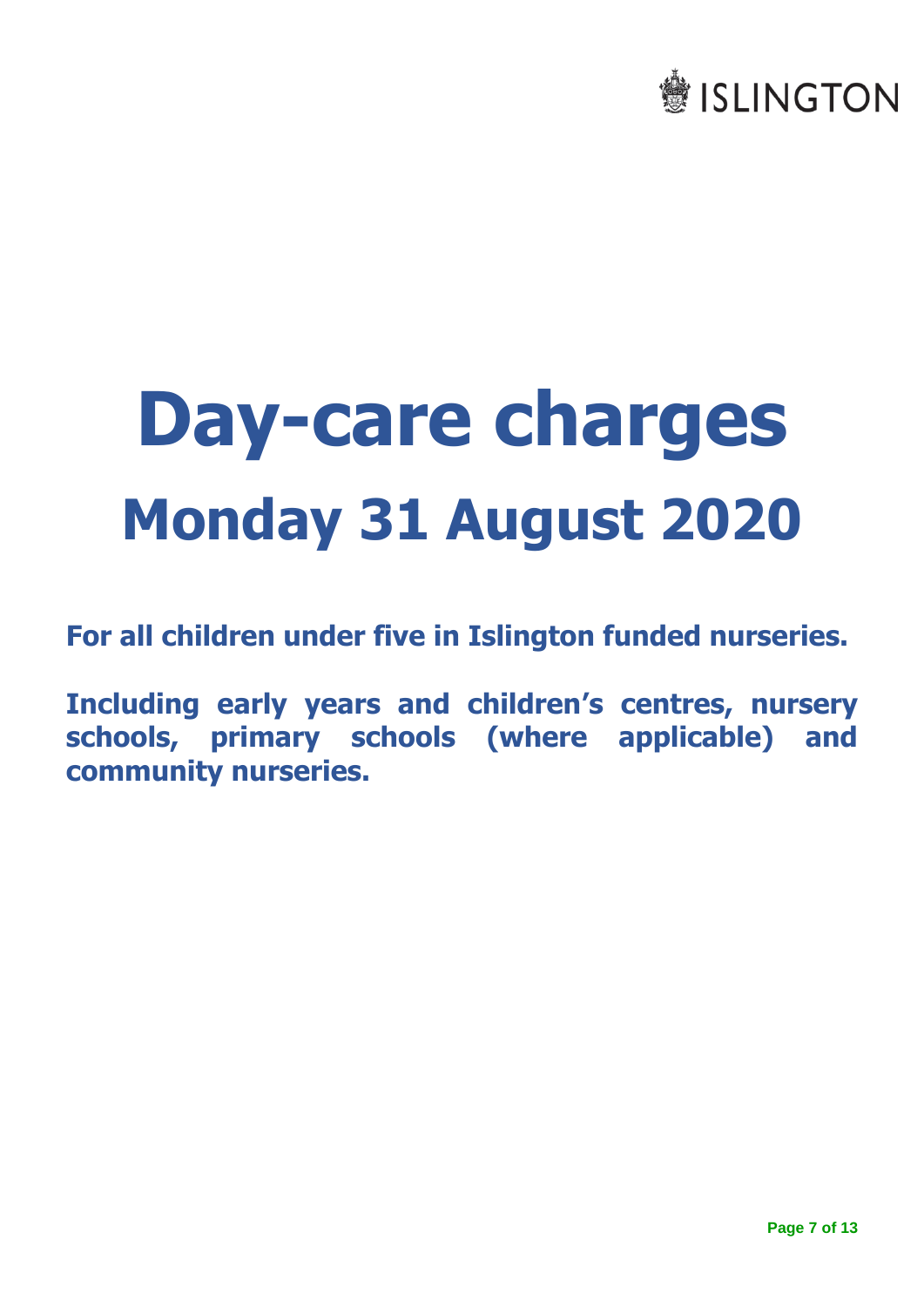# **Day-care Charges from 31 August 2020 For all children under five in Islington funded nurseries. Including early years and children's centres, nursery schools, primary schools (where applicable) and community nurseries**

| <b>Weekly charges for 5 days</b><br>per week 8.00am - 6.00pm |                 | <b>Term Time and Holidays</b><br>(49/50 weeks)                                                                                                                                        | <b>Holidays</b><br>(10/11)<br>weeks) |                                   |                                   |              |
|--------------------------------------------------------------|-----------------|---------------------------------------------------------------------------------------------------------------------------------------------------------------------------------------|--------------------------------------|-----------------------------------|-----------------------------------|--------------|
|                                                              | <b>Under 2s</b> | Charges applied at the start of the term after the child's 2nd and 3rd birthdays. The<br>relevant dates (in relation to the age criteria) are 31 March, 31 August and 31<br>December. |                                      |                                   |                                   |              |
| <b>Bands</b>                                                 |                 | $2 - 3s$ no free<br><b>entitlements</b>                                                                                                                                               | 2 - 3s entitled<br>to 15 hrs free    | 3 & 4s entitled<br>to 15 hrs free | 3 & 4s entitled to<br>30 hrs free | $3$ and $4s$ |
| Band 1 (Up to £24,999)                                       | £199.63         | £195.49                                                                                                                                                                               | £136.84                              | £137.00                           | £78.29                            | £156.57      |
| Band 2 (£25,000 - £30,999)                                   | £211.25         | £207.10                                                                                                                                                                               | £144.97                              | £144.98                           | £82.85                            | £165.69      |
| Band 3 (£31,000 - £39,999)                                   | £229.89         | £225.38                                                                                                                                                                               | £157.77                              | £157.76                           | £90.15                            | £180.31      |
| Band 4 (£40,000 - £49,999)                                   | £254.75         | £249.75                                                                                                                                                                               | £174.83                              | £174.83                           | £99.90                            | £199.80      |
| Band 5 (£50,000 - £59,999)                                   | £285.81         | £280.21                                                                                                                                                                               | £196.14                              | £196.14                           | £112.08                           | £224.17      |
| New Band 6 (£60,000 - £69,999)                               | £323.09         | £316.75                                                                                                                                                                               | £221.73                              | £221.73                           | £126.70                           | £253.41      |
| New Band 7 (£70,000 - £79,999)                               | £335.76         | £329.17                                                                                                                                                                               | £230.42                              | £230.42                           | £131.67                           | £263.34      |
| New Band 8 (£80,000 - £89,999)                               | £394.82         | £358.92                                                                                                                                                                               | £251.25                              | £251.25                           | £143.57                           | £287.14      |
| New Band 9 (£90,000 - £99,999)                               | £417.49         | £379.53                                                                                                                                                                               | £265.67                              | £265.67                           | £151.82                           | £303.62      |
| New Band 10 (£100,000 -<br>£120,000)                         | £425.18         | £386.52                                                                                                                                                                               | £270.57                              | £270.57                           | £154.61                           | £309.22      |
| New Band 11 (above £120,000)                                 | £449.30         | £408.45                                                                                                                                                                               | £285.91                              | £285.92                           | £163.38                           | £326.76      |
| Out of Borough/Marketed                                      | £473.69         | £430.62                                                                                                                                                                               | £301.44                              | £301.44                           | £172.25                           | £344.49      |

| <b>Hourly Charges</b>                |       | <b>Term Time and Holidays</b><br>Term Time (39 weeks)<br>(49/50 weeks)                                                                                                                |                                   |                                   | <b>Holidays</b><br>(10/11)<br>weeks) |              |  |
|--------------------------------------|-------|---------------------------------------------------------------------------------------------------------------------------------------------------------------------------------------|-----------------------------------|-----------------------------------|--------------------------------------|--------------|--|
| <b>Under 2s</b>                      |       | Charges applied at the start of the term after the child's 2nd and 3rd birthdays. The<br>relevant dates (in relation to the age criteria) are 31 March, 31 August and 31<br>December. |                                   |                                   |                                      |              |  |
| <b>Bands</b>                         |       | $2 - 3s$ no free<br><b>entitlements</b>                                                                                                                                               | 2 - 3s entitled<br>to 15 hrs free | 3 & 4s entitled<br>to 15 hrs free | 3 & 4s entitled to<br>30 hrs free    | $3$ and $4s$ |  |
| Band 1 (Up to £24,999)               | £3.99 | £3.91                                                                                                                                                                                 | £3.91                             | £3.91                             | £3.91                                | £3.13        |  |
| Band 2 (£25,000 - £30,999)           | £4.22 | £4.14                                                                                                                                                                                 | £4.14                             | £4.14                             | £4.14                                | £3.31        |  |
| Band 3 (£31,000 - £39,999)           | £4.60 | £4.51                                                                                                                                                                                 | £4.51                             | £4.51                             | £4.51                                | £3.61        |  |
| Band 4 (£40,000 - £49,999)           | £5.09 | £5.00                                                                                                                                                                                 | £5.00                             | £5.00                             | £5.00                                | £4.00        |  |
| Band 5 (£50,000 - £59,999)           | £5.72 | £5.60                                                                                                                                                                                 | £5.60                             | £5.60                             | £5.60                                | £4.48        |  |
| New Band 6 (£60,000 - £69,999)       | £6.46 | £6.34                                                                                                                                                                                 | £6.34                             | £6.34                             | £6.33                                | £5.07        |  |
| New Band 7 (£70,000 - £79,999)       | £6.72 | £6.58                                                                                                                                                                                 | £6.58                             | £6.58                             | £6.58                                | £5.27        |  |
| New Band 8 (£80,000 - £89,999)       | £7.90 | £7.18                                                                                                                                                                                 | £7.18                             | £7.18                             | £7.18                                | £5.74        |  |
| New Band 9 (£90,000 - £99,999)       | £8.35 | £7.59                                                                                                                                                                                 | £7.59                             | £7.59                             | £7.59                                | £6.07        |  |
| New Band 10 (£100.000 -<br>£120,000) | £8.50 | £7.73                                                                                                                                                                                 | £7.73                             | £7.73                             | £7.73                                | £6.18        |  |
| New Band 11 (above £120,000)         | £8.99 | £8.17                                                                                                                                                                                 | £8.17                             | £8.17                             | £8.17                                | £6.54        |  |
| Out of Borough/Marketed              | £9.47 | £8.61                                                                                                                                                                                 | £8.61                             | £8.61                             | £8.61                                | £6.89        |  |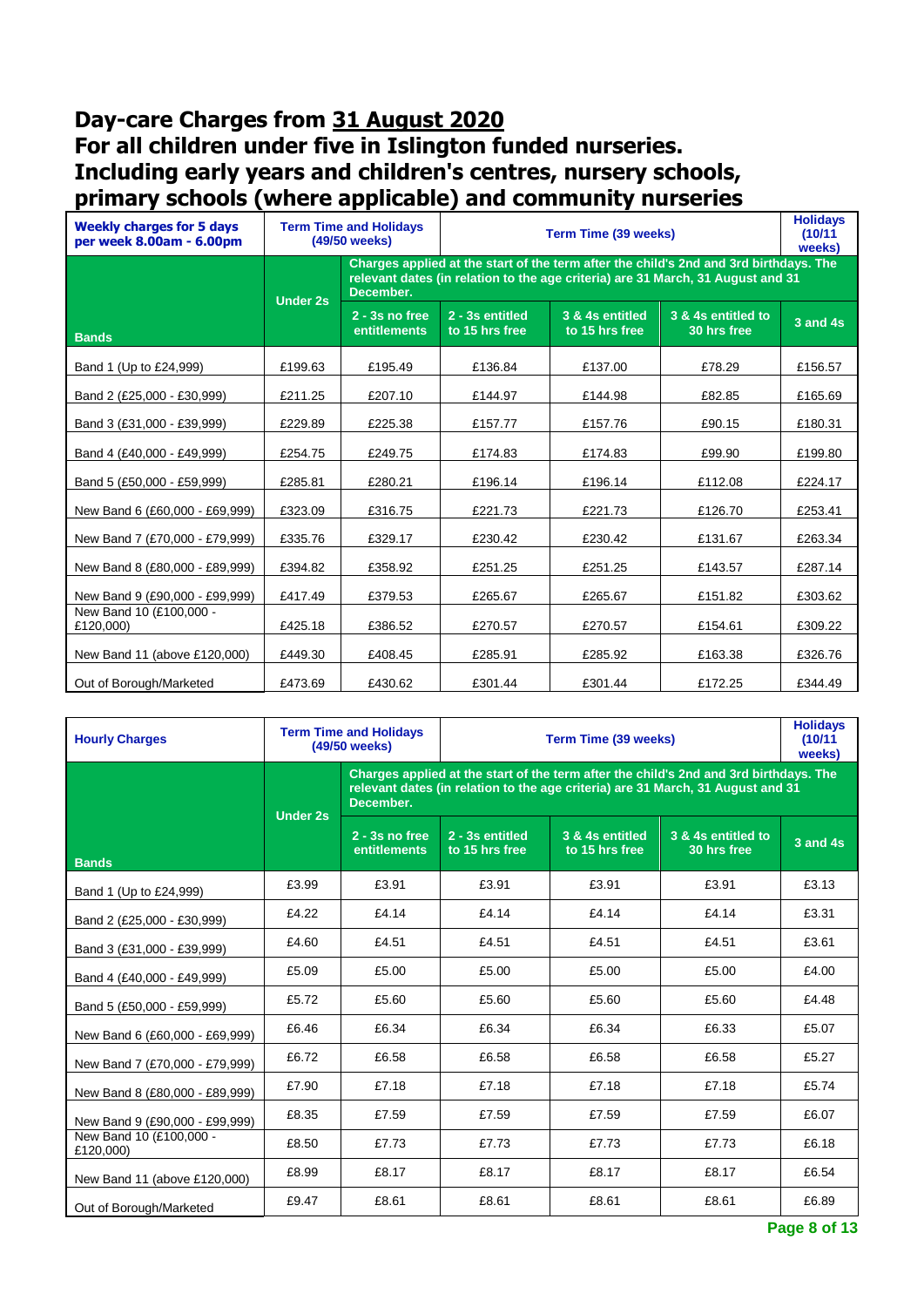# **For all children under five in Islington funded nurseries. Including early years and children's centres, nursery schools, primary schools (where applicable) and community nurseries**

| <b>Weekly charges for 15 hrs per week</b><br>for 2 year olds term after their 2 <sup>nd</sup><br>birthday | <b>Term Time (39 Weeks) and Holidays</b><br>$(10/11 \text{Weeks})$                                                                                                                                                      |
|-----------------------------------------------------------------------------------------------------------|-------------------------------------------------------------------------------------------------------------------------------------------------------------------------------------------------------------------------|
| <b>Bands</b>                                                                                              | Charges applied at the start of the term after the child's<br>2nd birthday. The relevant dates (in relation to the age<br>criteria) are 31 March, 31 August and 31 December.                                            |
| Band 1 (Up to £24,999)                                                                                    | £58.65                                                                                                                                                                                                                  |
| Band 2 (£25,000 - £30,999)                                                                                | £62.13                                                                                                                                                                                                                  |
| Band 3 (£31,000 - £39,999)                                                                                | £67.61                                                                                                                                                                                                                  |
| Band 4 (£40,000 - £49,999)                                                                                | £74.93                                                                                                                                                                                                                  |
| Band 5 (£50,000 - £59,999)                                                                                | £84.06                                                                                                                                                                                                                  |
| New Band 6 (£60,000 - £69,999)                                                                            | £95.03                                                                                                                                                                                                                  |
| New Band 7 (£70,000 - £79,999)                                                                            | £98.75                                                                                                                                                                                                                  |
| New Band 8 (£80,000 - £89,999)                                                                            | £107.68                                                                                                                                                                                                                 |
| New Band 9 (£90,000 - £99,999)                                                                            | £113.86                                                                                                                                                                                                                 |
| New Band 10 (£100,000 - £120,000)                                                                         | £115.96                                                                                                                                                                                                                 |
| New Band 11 (above £120,000)                                                                              | £122.53                                                                                                                                                                                                                 |
| Out of Borough/Marketed                                                                                   | £129.19                                                                                                                                                                                                                 |
|                                                                                                           |                                                                                                                                                                                                                         |
|                                                                                                           |                                                                                                                                                                                                                         |
| <b>Hourly Charges for 2 year olds term</b><br>after their 2nd birthday                                    | <b>Term Time (39 Weeks) and Holidays</b><br>$(10/11 \text{Weeks})$                                                                                                                                                      |
| <b>Bands</b>                                                                                              | Charge applied at the start of the term after the 2nd<br>birthday. The relevant dates (in relation to the age criteria)<br>are 31 March, 31 August and 31 December - hourly charges<br>for children attending 15 hours. |
| Band 1 (Up to £24,999)                                                                                    | £3.91                                                                                                                                                                                                                   |
| Band 2 (£25,000 - £30,999)                                                                                | £4.14                                                                                                                                                                                                                   |
| Band 3 (£31,000 - £39,999)                                                                                | £4.51                                                                                                                                                                                                                   |
| Band 4 (£40,000 - £49,999)                                                                                | £5.00                                                                                                                                                                                                                   |
| Band 5 (£50,000 - £59,999)                                                                                | £5.60                                                                                                                                                                                                                   |
| New Band 6 (£60,000 - £69,999)                                                                            | £6.34                                                                                                                                                                                                                   |
| New Band 7 (£70,000 - £79,999)                                                                            | £6.58                                                                                                                                                                                                                   |
| New Band 8 (£80,000 - £89,999)                                                                            | £7.18                                                                                                                                                                                                                   |
| New Band 9 (£90,000 - £99,999)                                                                            | £7.59                                                                                                                                                                                                                   |
| New Band 10 (£100,000 - £120,000)                                                                         | £7.73                                                                                                                                                                                                                   |
| New Band 11 (above £120,000)                                                                              | £8.17                                                                                                                                                                                                                   |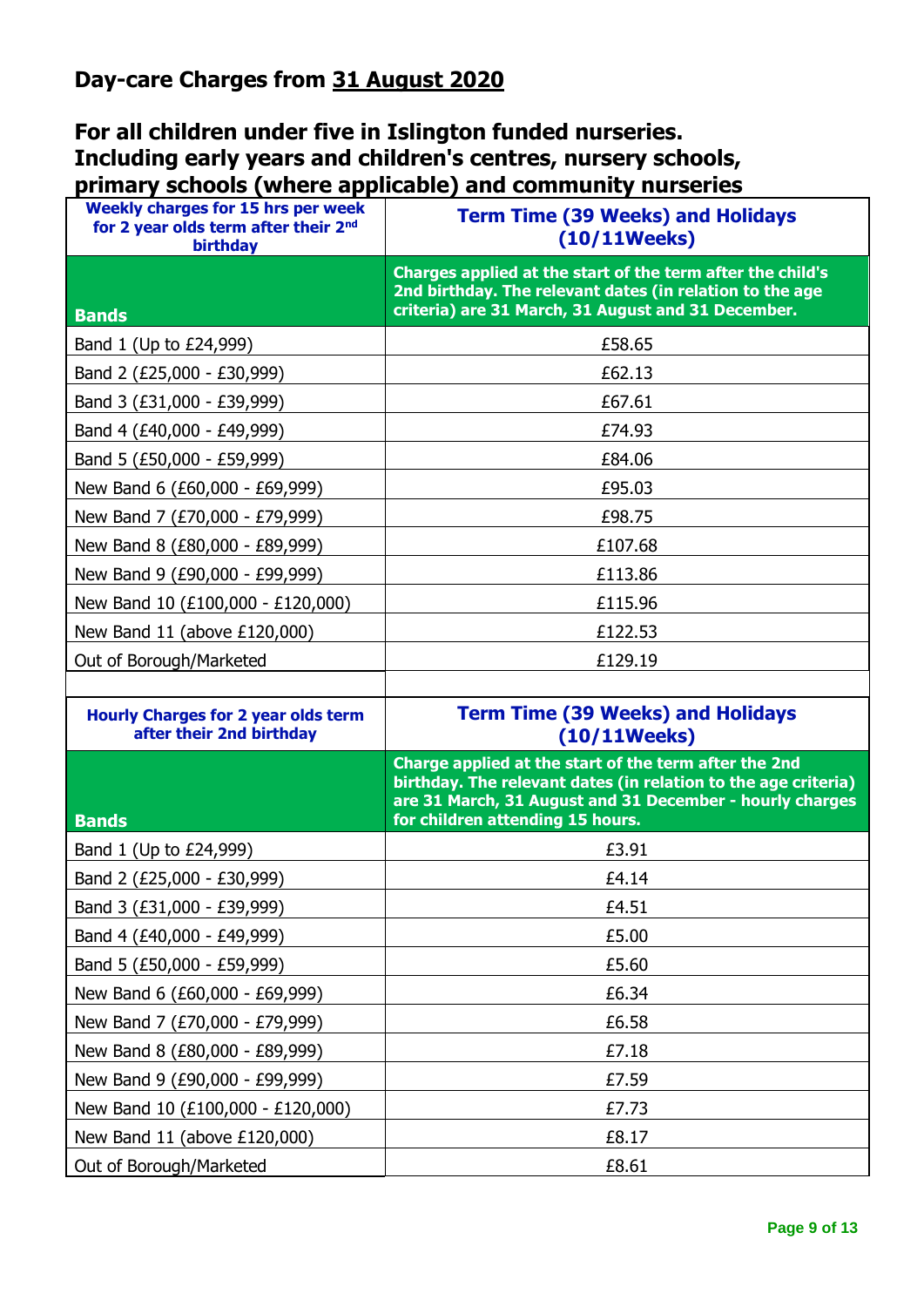# **Day-care Charges from 31 August 2020 For all children under five in Islington funded nurseries. Including early years and children's centres, nursery schools, primary schools (where applicable) and community nurseries**

| Weekly charges for 15 hrs per week for 3<br>and 4 year olds term after their 3rd<br>birthday | <b>Term Time (39 Weeks)</b>                                                                                                                                                                                             |
|----------------------------------------------------------------------------------------------|-------------------------------------------------------------------------------------------------------------------------------------------------------------------------------------------------------------------------|
| <b>Bands</b>                                                                                 | Charges applied at the start of the term after the<br>child's 3rd birthday. The relevant dates (in relation to<br>the age criteria) are 31 March, 31 August and 31<br><b>December</b>                                   |
| Band 1 (Up to £24,999)                                                                       | £58.71                                                                                                                                                                                                                  |
| Band 2 (£25,000 - £30,999)                                                                   | £62.13                                                                                                                                                                                                                  |
| Band 3 (£31,000 - £39,999)                                                                   | £67.61                                                                                                                                                                                                                  |
| Band 4 (£40,000 - £49,999)                                                                   | £74.93                                                                                                                                                                                                                  |
| Band 5 (£50,000 - £59,999)                                                                   | £84.06                                                                                                                                                                                                                  |
| New Band 6 (£60,000 - £69,999)                                                               | £95.03                                                                                                                                                                                                                  |
| New Band 7 (£70,000 - £79,999)                                                               | £98.75                                                                                                                                                                                                                  |
| New Band 8 (£80,000 - £89,999)                                                               | £107.68                                                                                                                                                                                                                 |
| New Band 9 (£90,000 - £99,999)                                                               | £113.86                                                                                                                                                                                                                 |
| New Band 10 (£100,000 - £120,000)                                                            | £115.96                                                                                                                                                                                                                 |
| New Band 11 (above £120,000)                                                                 | £122.54                                                                                                                                                                                                                 |
| Out of Borough/Marketed                                                                      | £129.19                                                                                                                                                                                                                 |
|                                                                                              |                                                                                                                                                                                                                         |
|                                                                                              |                                                                                                                                                                                                                         |
| <b>Hourly Charges for 3 and 4 year</b><br>olds term after their 3rd birthday                 | <b>Term Time (39 Weeks)</b>                                                                                                                                                                                             |
| <b>Bands</b>                                                                                 | Charge applied at the start of the term after the 3rd<br>birthday. The relevant dates (in relation to the age<br>criteria) are 31 March, 31 August and 31 December -<br>hourly charges for children attending 15 hours. |
| Band 1 (Up to £24,999)                                                                       | £3.91                                                                                                                                                                                                                   |
| Band 2 (£25,000 - £30,999)                                                                   | £4.14                                                                                                                                                                                                                   |
| Band 3 (£31,000 - £39,999)                                                                   | £4.51                                                                                                                                                                                                                   |
| Band 4 (£40,000 - £49,999)                                                                   | £5.00                                                                                                                                                                                                                   |
| Band 5 (£50,000 - £59,999)                                                                   | £5.60                                                                                                                                                                                                                   |
| New Band 6 (£60,000 - £69,999)                                                               | £6.34                                                                                                                                                                                                                   |
| New Band 7 (£70,000 - £79,999)                                                               | £6.58                                                                                                                                                                                                                   |
| New Band 8 (£80,000 - £89,999)                                                               | £7.18                                                                                                                                                                                                                   |
| New Band 9 (£90,000 - £99,999)                                                               | £7.59                                                                                                                                                                                                                   |
| New Band 10 (£100,000 - £120,000)                                                            | £7.73                                                                                                                                                                                                                   |
| New Band 11 (above £120,000)                                                                 | £8.17                                                                                                                                                                                                                   |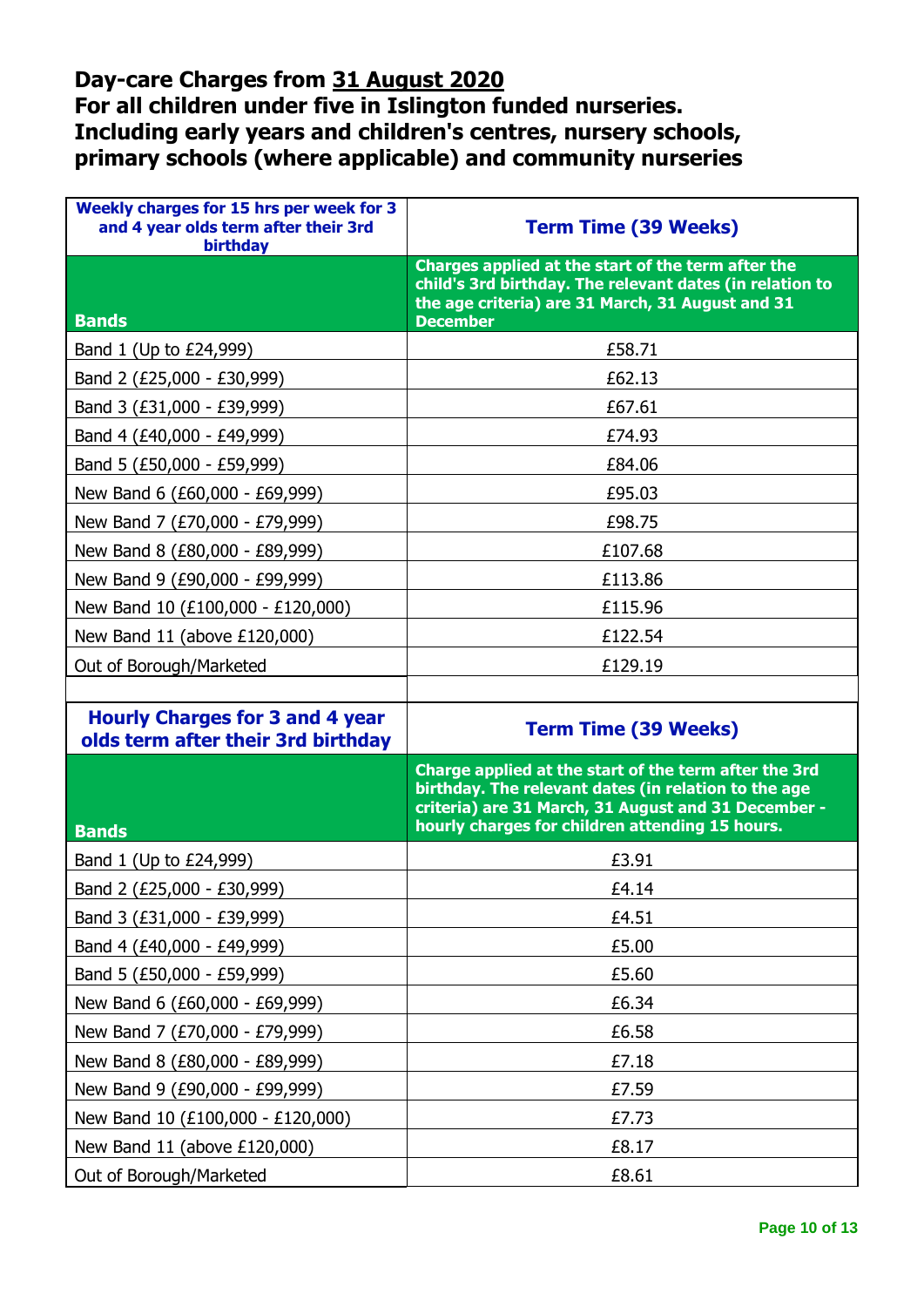# **Islington's Early Years, Children's Centre's and Nursery Schools**

# **Play-scheme charges per week from 31 August 2020 (2% increase)**

|                              |        | <b>Charges</b>   |                 | For $8-6$ pm<br>provision |
|------------------------------|--------|------------------|-----------------|---------------------------|
| Under 3s                     |        |                  |                 |                           |
| <b>10 hrs per day</b> - 6.00 |        | $8.00 -$         | 50 hrs per week | 161.23                    |
| 3s & above                   |        |                  |                 |                           |
| <b>10 hrs per day</b> - 6.00 |        | $8.00 -$         | 50 hrs per week | 145.91                    |
| <b>Concessionary Charges</b> |        |                  |                 |                           |
| Under 3s                     |        |                  |                 |                           |
| <b>10 hrs per day</b> - 6.00 |        | $8.00 -$         | 50 hrs per week | 80.80                     |
|                              |        |                  |                 |                           |
| 3s & above                   |        |                  |                 |                           |
| 10 hrs per day               | $\sim$ | $8.00 -$<br>6.00 | 50 hrs per week | 73.57                     |

# **In addition lunch is charged separately.**

Play-scheme places are available to children who have left the setting and to siblings

Please note: The council has a **'NO ARREARS'** Policy. All arrears MUST be cleared before a Play-scheme place can be offered, all Play-scheme charges will be paid in advance.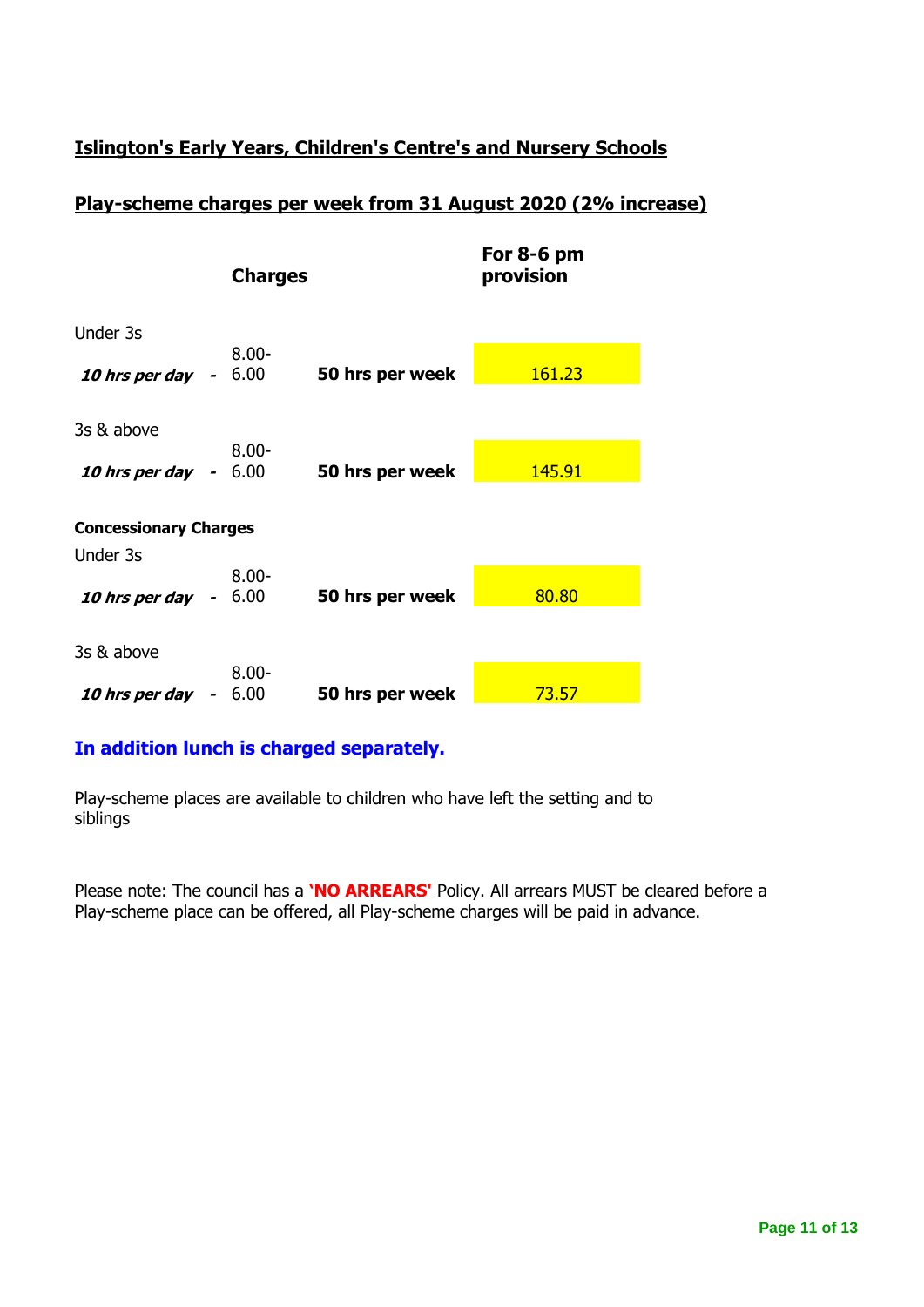# **Discounts Policy**

**Discounts apply to Islington residents who have a place with a child attending the same, another centre, playgroup or a childminder place subsidised by Islington Council.**

**1. Reduction for second and subsequent children only**

| Number of children | Percentage Reduction |
|--------------------|----------------------|
|                    | $0\%$                |
|                    | 25%                  |
|                    | 35%                  |
|                    |                      |

# **2. Reductions for second and subsequent children of multiple births**

| Number of children | Percentage Reduction |                                                                 |
|--------------------|----------------------|-----------------------------------------------------------------|
| Twins              | <b>30%</b>           | (1st child 0, second child 30%)                                 |
| <b>Triplets</b>    | 40%                  | (1st child 0, second child 30%, 3rd child 40%)                  |
| <b>Ouads</b>       | 50%                  | (1st child 0, second child 30%, 3rd child 40%, 4th child<br>50% |
|                    |                      |                                                                 |

# **3. Reductions for Non-subsidised Places:**

 As above providing the family is resident in **Islington** and have at the same time another child in Islington under-fives provision for whom day care charges are being paid.

# **4. Reductions for disabled children:**

25% discount for a child with a disability